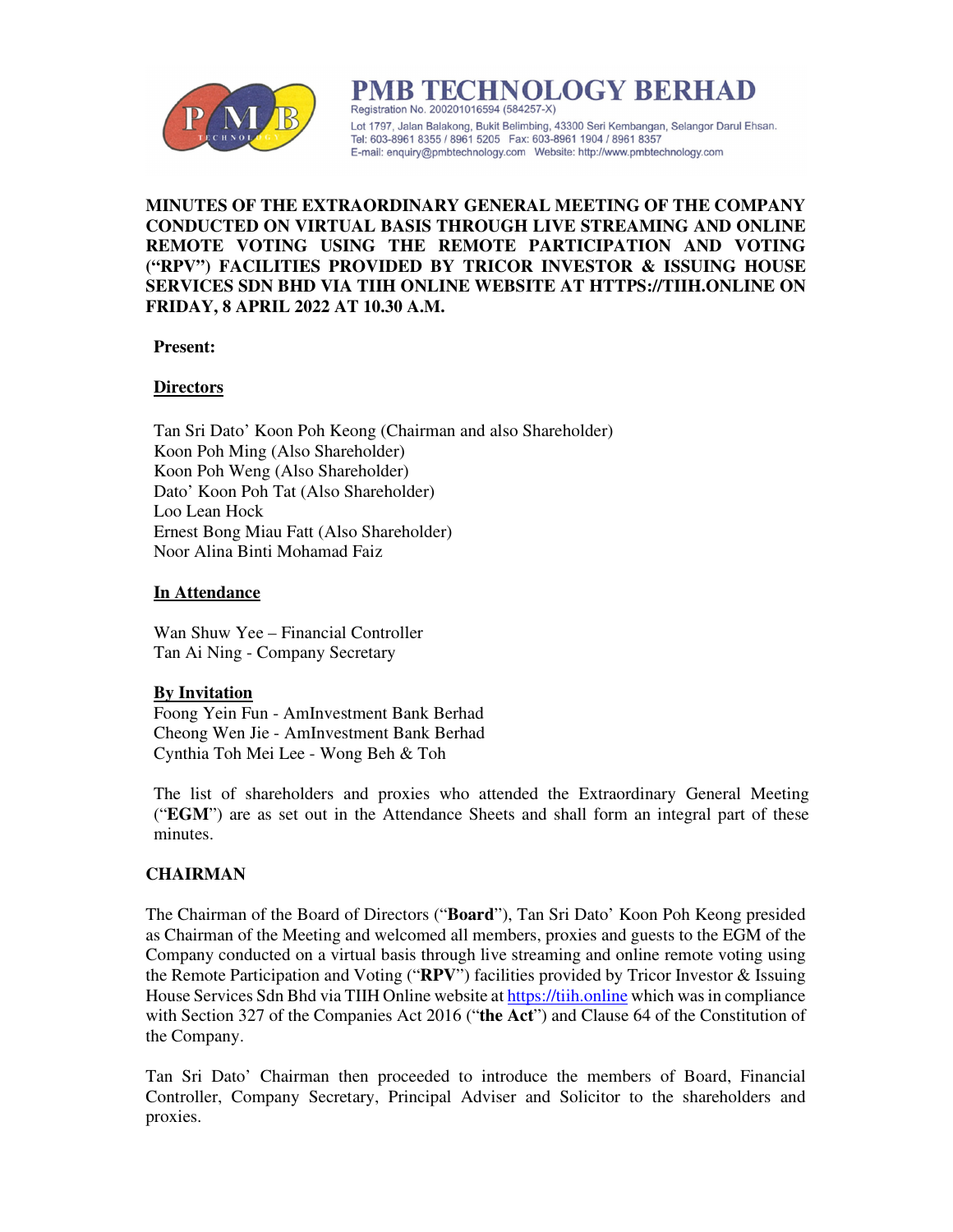# **NOTICE OF MEETING**

The Notice convening the Meeting, having been circulated in the prescribed period, was with the consent of the members present, taken as read.

# **QUORUM AND SUMMARY OF PROXIES RECEIVED**

The Company Secretary confirmed that a quorum was present for the Meeting. With the requisite quorum being present, the Chairman called the Meeting to order at 10.30 a.m.

The Company Secretary then informed that based on the report issued by the Poll Administrator of the Company, a total 69 members comprising shareholders, proxies and corporate representatives, representing 16,753,692 ordinary shares or 7.16% of the total issued shares of the Company had registered for RPV facilities to participate in this EGM.

The Company Secretary further informed that a total 30 proxy forms received from shareholders for a total of 180,815,202 ordinary shares representing 77.25% of the total issued shares of the Company. Out of those, there were 17 shareholders appointed the Chairman of the Meeting as proxy to vote on their behalf and the shares so represented were 82,437,698 ordinary shares representing 35.22% of the total issued shares of the Company.

# **POLLING AND ADMINISTRATIVE GUIDE**

Tan Sri Dato' Chairman informed the Meeting that pursuant to the requirements of the Main Market Listing Requirements of Bursa Malaysia Securities Berhad ("**Bursa Securities**"), the resolution set out in the Notice of the EGM must be voted by poll. Accordingly, Tan Sri Dato' Chairman directed the resolution set out in the Notice of the EGM be conducted by way of poll.

Shareholders and proxies were informed that the questions posed by the shareholders and proxies before and during the AGM via the RPV facilities will be addressed after the resolution set out in the Notice of EGM had been tabled. The voting on the resolution could be done at any time throughout the meeting until the closure of the voting session.

Tan Sri Dato' Chairman further informed that the Company had appointed Tricor Investor  $\&$ Issuing House Services Sdn Bhd to conduct the poll voting electronically and SKY Corporate Services Sdn Bhd as the Scrutineer to verify the poll results. The results of the poll voting will be announced after the Scrutineer verified the poll results upon closure of the voting session.

# **ORDINARY RESOLUTION:-**

**PROPOSED BONUS ISSUE OF UP TO 1,296,774,800 NEW ORDINARY SHARES IN PMBT ("BONUS SHARES") ON THE BASIS OF 4 BONUS SHARES FOR EVERY 1 EXISTING ORDINARY SHARE IN PMBT ("SHARES") HELD ON AN ENTITLEMENT DATE TO BE DETERMINED LATER ("PROPOSED BONUS ISSUE")**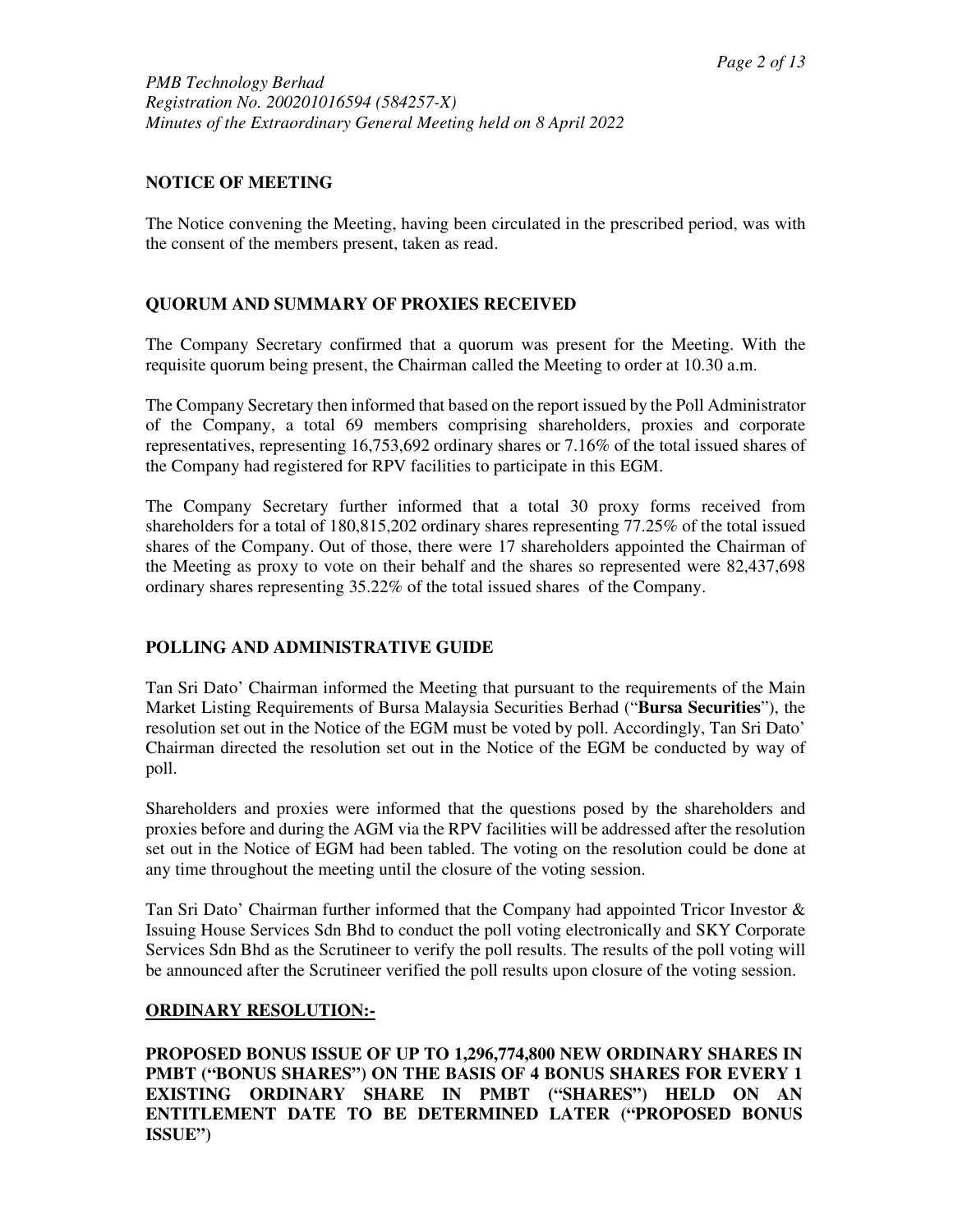*PMB Technology Berhad Registration No. 200201016594 (584257-X) Minutes of the Extraordinary General Meeting held on 8 April 2022* 

Tan Sri Dato' Chairman informed the Meeting that the the Board of Directors wishes to seek approval from the shareholders on the proposed bonus issue of up to 1,296,774,800 new ordinary shares in PMB Technology Berhad ("**PMBT**") on the basis of 4 bonus shares for every 1 Share held on an entitlement date to be determined later.

At the invitation of the Tan Sri Dato' Chairman, the representative from the Principal Advisor, Mr Cheong Wen Jie ("**Mr Cheong**") gave an overview of the Proposed Bonus Issue.

# **REPORT BY PRINCIPAL ADVISER**

Mr Cheong commenced his presentation of the details of the Proposed Bonus Issue.

The Proposed Bonus Issue entails the issuance of up to 1,296,774,800 Bonus Shares on the basis of 4 Bonus Shares for every 1 existing PMBT Share held by the Entitled Shareholders. The aforesaid basis of 4 Bonus Shares for every 1 existing PMBT Share was determined after taking into consideration the potential enhancement to the trading liquidity of PMBT Shares traded in the market given the adjustment to the share price of PMBT Shares arising from the Proposed Bonus Issue as well as the increase in the number of PMBT Shares after the Proposed Bonus Issue. The Entitlement Date will be determined by the Board and announced by the Company at a later date upon receipt of all relevant approvals for the Proposed Bonus Issue.

The Chairman thanked Mr Cheong for his presentation on the Proposed Bonus Issue.

# **QUESTION AND ANSWER ("Q&A") SESSION**

The Company received some questions from shareholders prior to and during the AGM via query box. The Company Secretary and Mr Koon Poh Ming, the Chief Executive Officer ("**CEO**") of the Company were invited to present and/or respond to the questions received prior to and during the EGM respectively, details as set out in Appendix I attached to this Minutes. The shareholders and proxies were informed that any question not addressed during the allocated time, responses will be reverted via email or made available on the Company's website.

# **VOTING SESSION**

After having addressed the questions raised, Tan Sri Dato' Chairman informed the Meeting that the voting session will be closed in 5 minutes and that the verification of the votes would take approximately 15 minutes. Tan Sri Dato' Chairman placed on record that several shareholders have appointed him to be their proxy and will vote according to their instructions.

Tan Sri Dato' Chairman further informed that the outcome of the poll would be announced after the short break as it would take some time for the Scrutineers to tabulate the results of the poll. The Meeting was then adjourned at 11.20 a.m.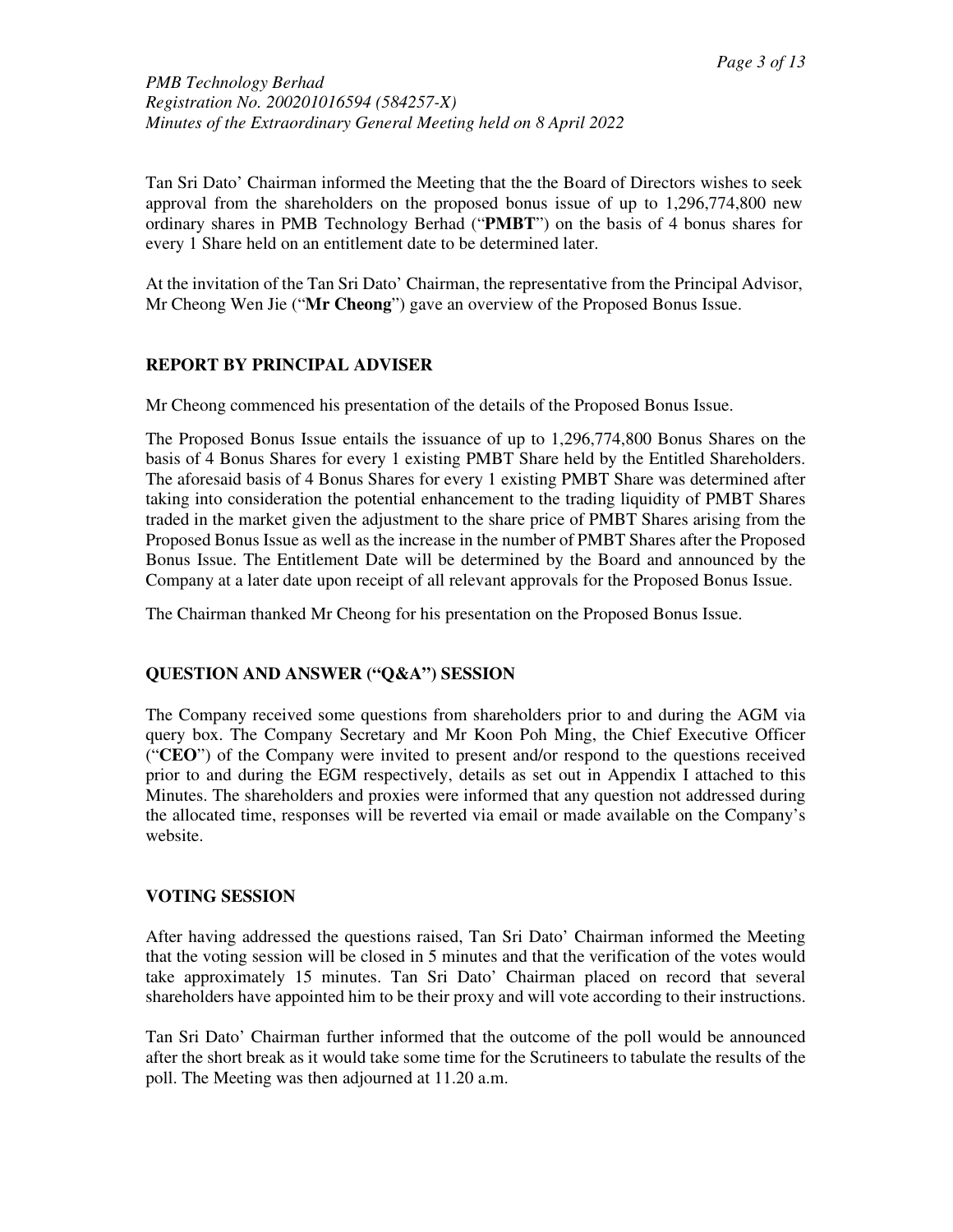# **POLL RESULTS**

Tan Sri Dato' Chairman called the Meeting to order at 11.35 a.m. and the results are as follows:-

|                            | <b>Votes in favour</b> |         | <b>Votes against</b> |        |                |
|----------------------------|------------------------|---------|----------------------|--------|----------------|
| <b>Ordinary Resolution</b> | No. of                 | $\%$    | No. of               | $\%$   | <b>Results</b> |
|                            | shares                 |         | shares               |        |                |
| Proposed Bonus Issue       | 192,706,993            | 99.9995 | 900                  | 0.0005 | Accepted       |

It was RESOLVED:-

**THAT** subject to all approvals being obtained from the relevant authorities and other parties (where applicable), approval be and is hereby given to the Board to allot and issue up to 1,296,774,800 Bonus Shares by way of a bonus issue to the shareholders of the Company on the basis of 4 Bonus Shares for every 1 existing Share held by the shareholders of the Company whose names appear in the record of depositors of the Company as at the close of business on a day to be determined and announced later;

**THAT** the Bonus Shares shall be issued as fully paid Shares at nil consideration and without any capitalisation of the Company's reserves;

**THAT** fractional entitlements arising from the Proposed Bonus Issue, if any, shall be disregarded and/or dealt with by the Board in such manner as the Board may in its absolute discretion deems fit and expedient and in the best interest of the Company;

**THAT** the Bonus Shares shall, upon allotment and issuance, rank *pari passu* in all respects with the then existing Shares, save and except that the Bonus Shares will not be entitled to any dividends, rights, allotments and/or other forms of distributions which may be declared, made or paid to shareholders unless such Bonus Shares were issued on or prior to the entitlement date of such dividends, rights, allotments and/or other distributions;

**AND THAT** the Board be and is hereby authorised to take all such steps and to execute all necessary documents as the Board may deem fit to give effect to the Proposed Bonus Issue with full power to assent to any conditions, variations, modifications and/or amendments in any manner as may be required or imposed by any relevant authorities and to take all steps and do all acts and things in any manner as the Board may consider necessary and/or expedient in the best interest of the Company in order to implement, finalise, complete and to give full effect to the Proposed Bonus Issue.

# **CONCLUSION**

There being no other matters, the Meeting concluded at 11.39 a.m. with a vote of thanks to the Chair.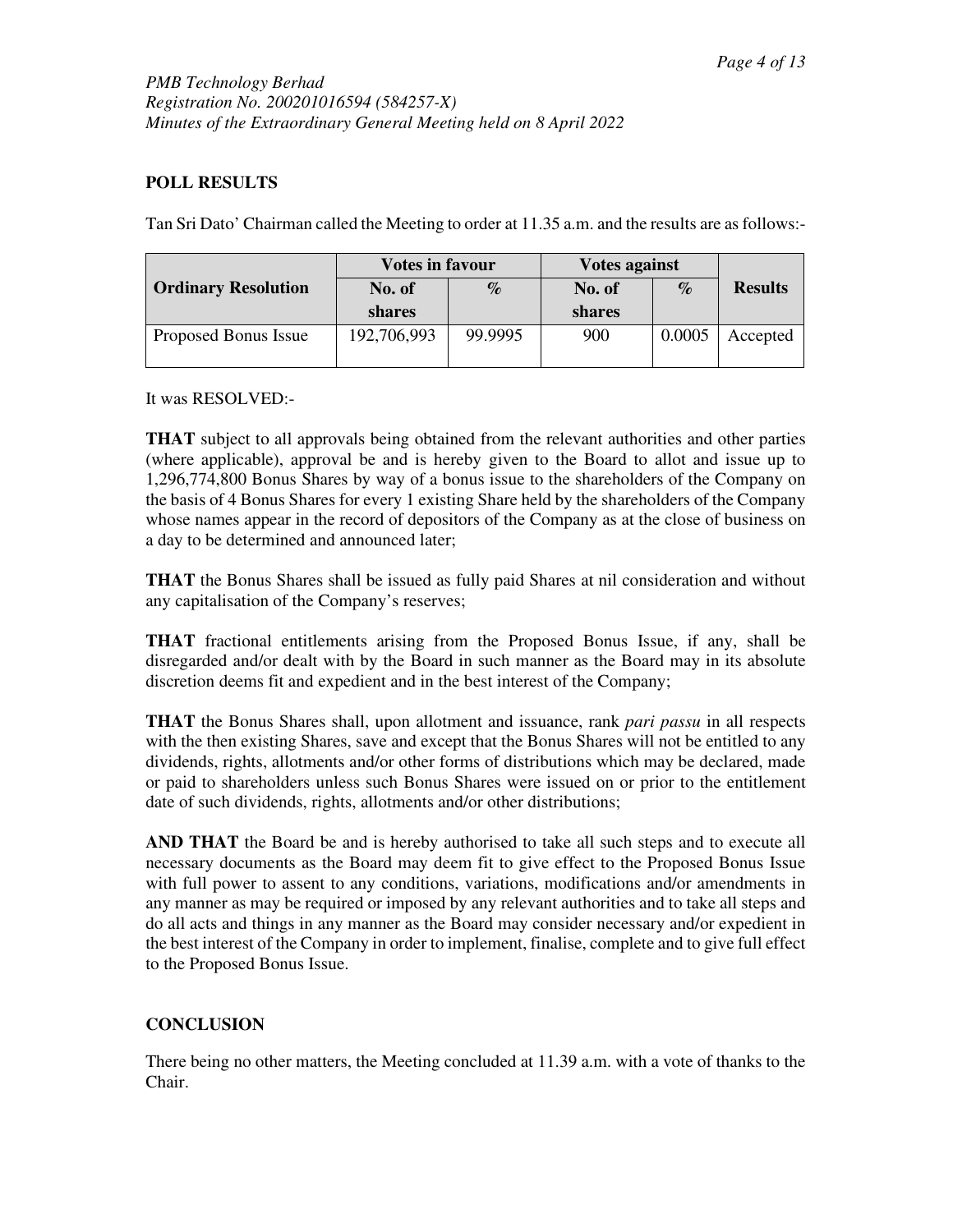*PMB Technology Berhad Registration No. 200201016594 (584257-X) Minutes of the Extraordinary General Meeting held on 8 April 2022* 

SIGNED AS A CORRECT RECORD

---------------------------------------------- CHAIRMAN TAN SRI DATO' KOON POH KEONG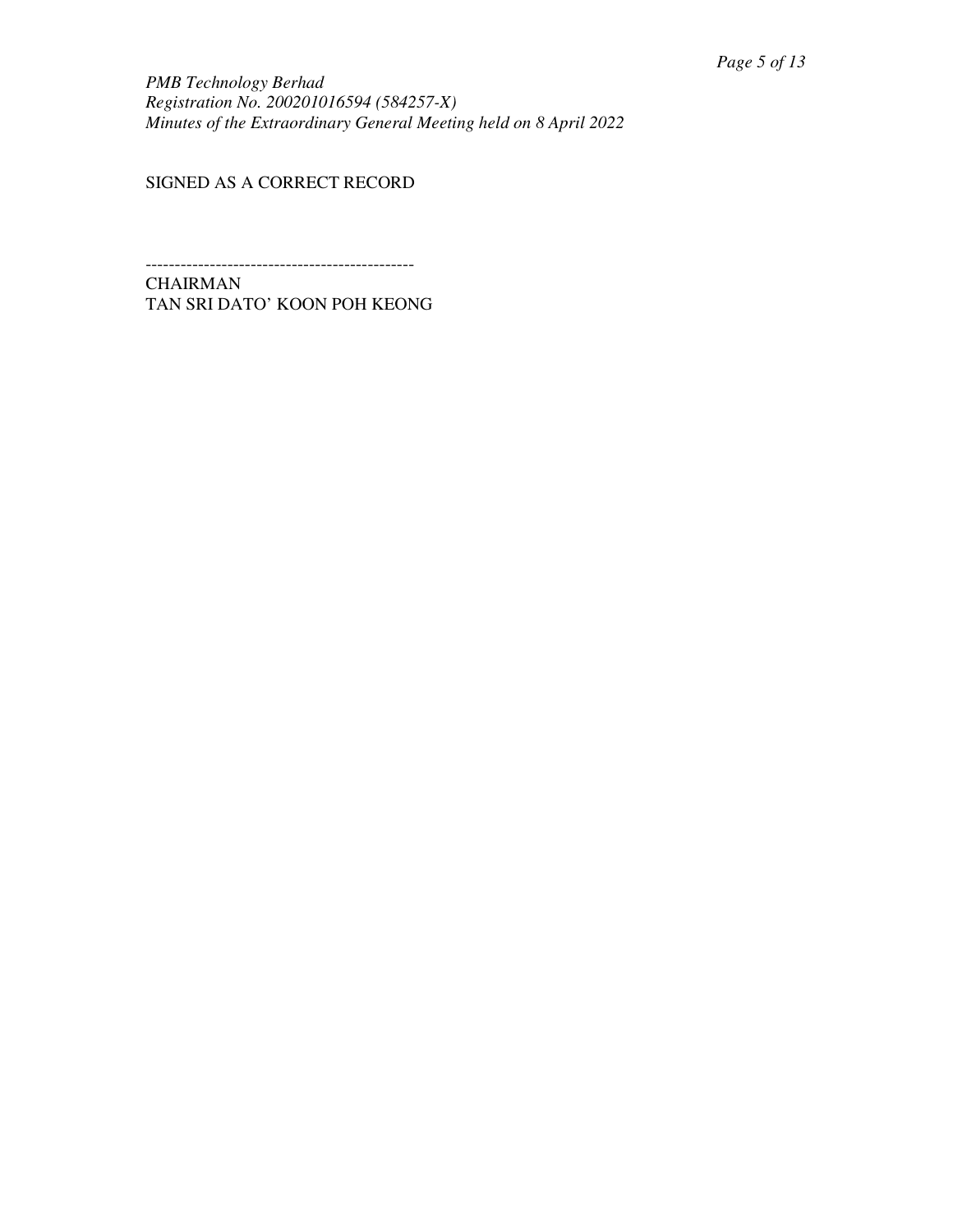# **APPENDIX I**

The Company Secretary presented the following responses which were prepared by Management of the Company to address the pre-AGM questions submitted by shareholders/proxies of the Company:-

# **PRE-AGM QUESTIONS:-**

1. Does the Russia Ukraine war has any impact to the Company's business in term of metallic silicon price, raw material supply and etc., from the short term and long term aspect?

### **Answer:**

Up to now, the Company's business has not been adversely affected by the ongoing conflict of Russia Ukraine war. We do not have any special insights on the topic to comment in detail on the long term impact of the war.

The volatility in selling price, raw materials cost, logistics costs and foreign currency exchanges are key challenges to the Group. Nevertheless, the Group will continue to focus on strengthening its position and to improve its efficiency to stay competitive in order to achieve a satisfactory result for the Group.

2. After obtaining the extra 25MV power supply from the Sarawak Energy Board recently, does the Management has any further expansion plan?

# **Answer:**

We are constantly exploring ways to sustainably grow the Company while creating long term value for stakeholders.

3. Please provide breakdown of various Silicon metal grades that the Company produces, and its respective weightage. Is US/EU/China Silicon metal price is a fairer representation of our selling price?

#### **Answer:**

- Silicon Metal Grade 553
- Silicon Metal Grade 441
- Silicon Metal Grade 421
- Silicon Metal Grade 3303
- Silicon Metal Grade 2202

The grades of silicon metal produced changes from time to time.

PMB Silicon is able to produce material that meets the requirements of the 3 main consumption groups – aluminium alloy, silicones and polysilicon base on the market price of the regions.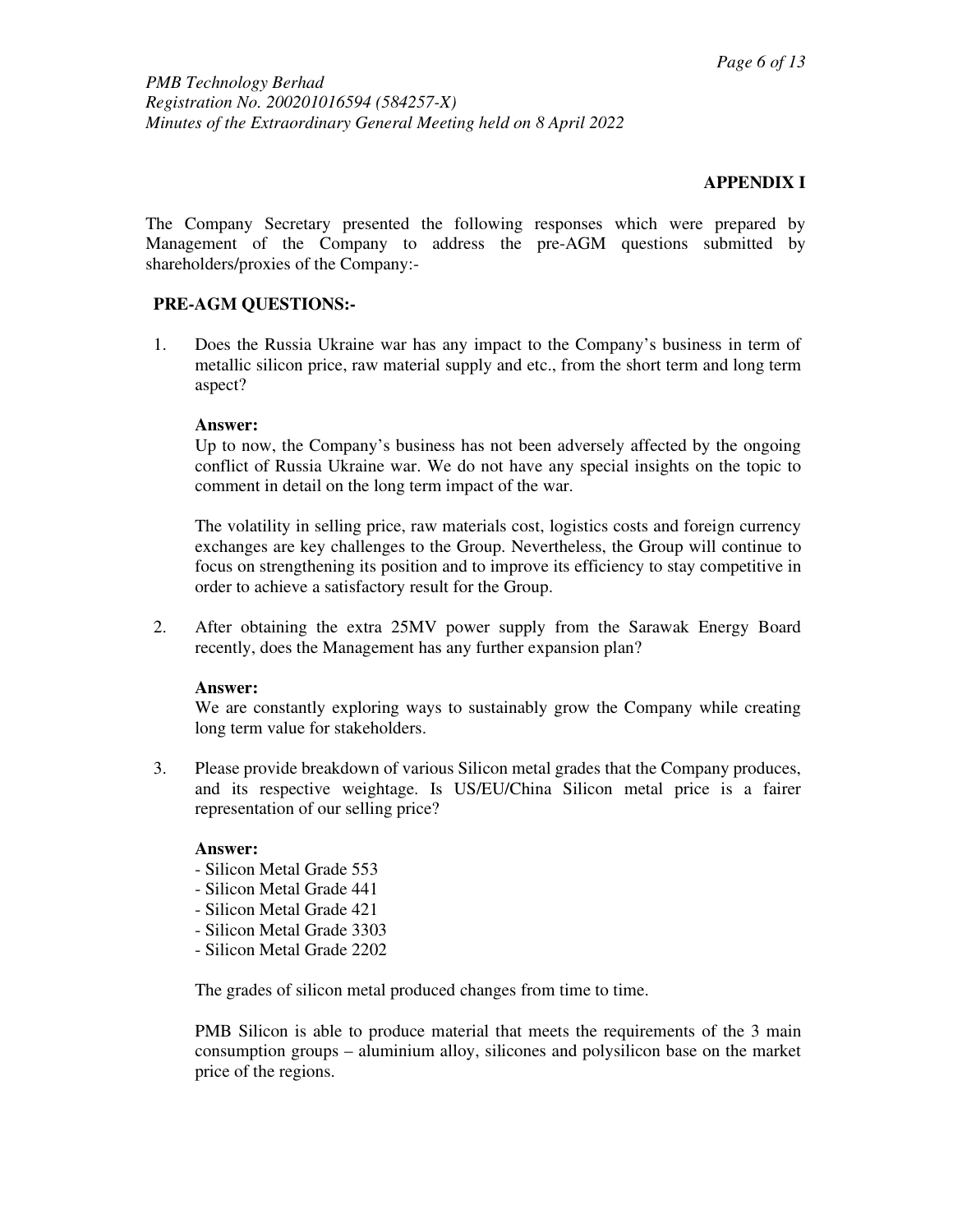4. Please shed some light on the latest power subscription, what will the shareholders to expect?

### **Answer:**

We look forward to achieving greater economies of scale and to remain competitive in the silicon industry.

5. How does the long-term sales contract mechanism work?

### **Answer:**

Subject to the terms and conditions of the contracts, buyers and sellers negotiate to fix volume and pricing mechanisms for monthly, quarterly and yearly basis.

6. Does this mean client distribution breakdown and flexibility to switch given the price variation in different regions?

### **Answer:**

Our practice is to be well diversified across major markets in Western and non-Western across consumer groups. We intend to grow a diversified profile by strengthening and forming new relationships strategically to improve the company position internationally to ensure healthy performance.

7. What is the plant utilisation rate currently and in the year 2021?

#### **Answer:**

The plant is running at full capacity with provision for scheduled maintenance.

8. Does the Management see / foresee massive silicon metal incremental supply? Where do these supply come from?

#### **Answer:**

Based on publicly made available information and announcements, the silicon metal industry in China is heading towards further integration of upstream and downstream production. As a result, the combination of rapid growth in demand from downstream sector and slower production will result in a reduced emphasis on exports for China.

In the longer term, growth in global demand for aluminium alloys, silicon and polysilicon is expected to be strong due to the important role silicon metal play in the development of energy saving technologies and end products. There is a long runway for growth in the production of electric vehicles and solar panels as they are both critical products for many countries seeking to decarbonise their economies. Silicon metal, being an essential raw material in the value chain of these industries, will experience commensurable long term growth in demand.

9. Is China putting a cap on silicon metal capacity expansion domestically?

**Answer:**  Not that we are aware of.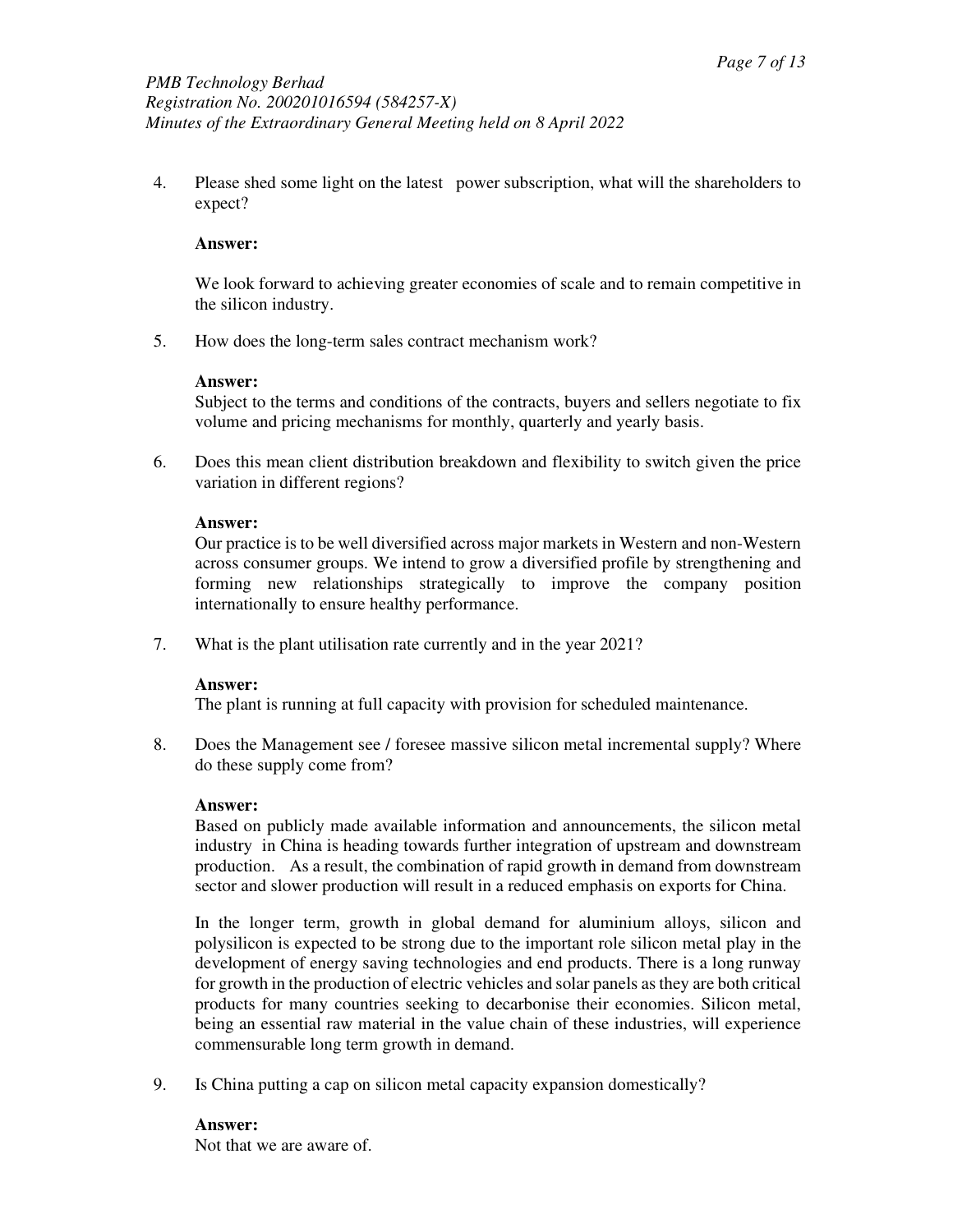10. How is the global silicon metal supply and demand distribution currently and in the next 2 years?

### **Answer:**

The current uncertainty surrounding energy costs and semiconductor supply continue to affect the market dynamics of the silicon metal industry. Record breaking energy prices especially in Europe, dragged down the profits of energy intensive industries, with many companies curbing output and some even completely halting production. The ongoing semiconductor shortage continues to weigh on global automotive output.

11. Please share our silicon weighted average selling price for FY2021 and during the fourth quarter 2021.

#### **Answer:**

The selling price varies for various grades and various markets, averagely ranging from USD 3,000 to USD 6,000 per mt.

12. We are delighted to hear the recent announcement on setting up a new plant in Sabah. Please share more details and most importantly management's strategy and aspiration around the said project.

### **Answer:**

The Company has on 30 March 2022, entered into a memorandum of understanding ("**MOU**") with Sabah Oil & Gas Development Corporation Sdn. Bhd. ("**SOGDC**").

The MOU allows the Company to explore the development and operation of a new silicon metal production plant in Sabah, with sufficient, constant and steady supply of natural gas at acceptable rates to the Company, by way of a sub-lease/ sale for the said Land by SOGDC to the Company.

The negotiation is still at an early stage and we will make the necessary announcement to update the progress accordingly.

13. I don't see the need of having this EGM being held as it is too close to our upcoming AGM. This resolution brings no value to shareholders. The money saved from holding this EGM can be allocated in the form of E-wallet to shareholders if this resolution is put forward immediately after the AGM.

#### **Answer:**

The Board is of the opinion that the early completion of the Proposed Bonus Issue will benefit the shareholders. Moreover, the cost of calling the EGM is less than RM10,000.

*[The remainder of this page has been intentionally left blank]*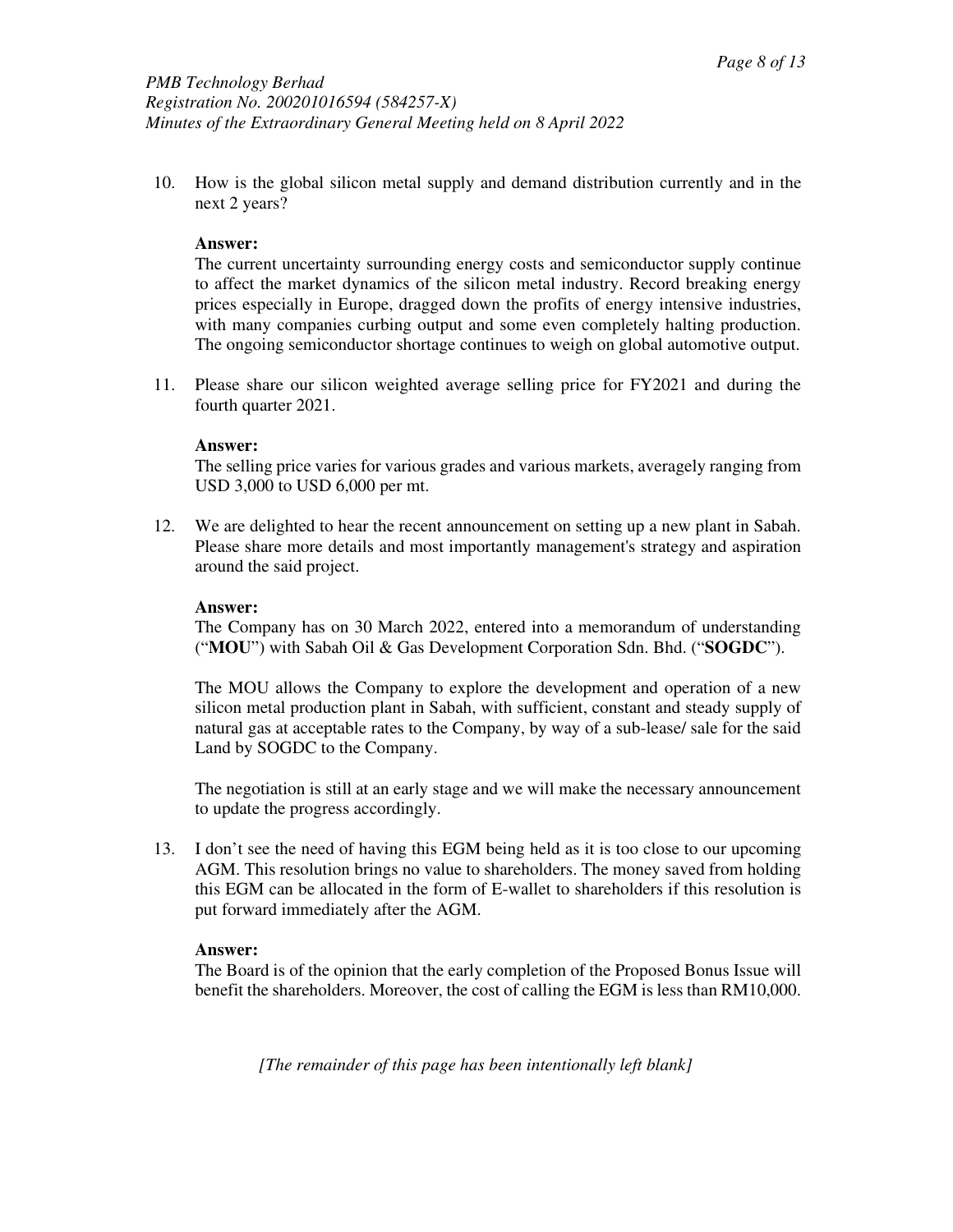# **LIVE AGM QUESTIONS:**

The following live AGM questions being raised by shareholdders/proxies and attended by the CEO:-

1. Will the Board consider giving door gifts such e-voucher or e-wallets for those participating in this EGM as a token of appreciation?

# **Answer:**

We believe that our shareholders should be rewarded fairly and meaningfully. Available funds will be distributed to shareholders by way of dividends.

2. The Company mentioned about strong recovery in demand for vehicles and the global megatrends of a more sustainable and greener future augurs well for the metallic silicon industry. Do you mind to share with us what is the projection for revenue and profit growth for FY2022? Would it be stronger than FY2021?

# **Answer:**

The earnings is dependent on market and production cost. Please refer to our financial performance which is available at Bursa Securities from time to time.

3. Do you mind guiding us on the average selling prices for the year? Do you expect the selling price to continue to increase in view of Black Sea tension and global supply shortage? What is the current realise prices and how much it is likely to go up for the year?

# **Answer:**

There are many factors that may affect future prices. The ongoing global semiconductor supply shortage and energy crisis will affect the market dynamics of the silicon metal industry. We will continue to monitor the market developments closely.

4. What is the impact of rising raw materials cost and logistics costs to Company's net profit? How is the company going to mitigate or cushion the impact?

# **Answer:**

We anticipate the rise in raw material and logistics costs will increase our production cost.

We look forward to achieving higher production efficiency in order to cushion the impact.

Generally what we observe is that market prices tend to reflect rising costs levels therefore spot prices should rise in tandem with rising costs to offset the impact.

In negotiating our contracts, we have the flexibility clauses in order to adjust prices should there be any drastic changes in raw material and logistics cost.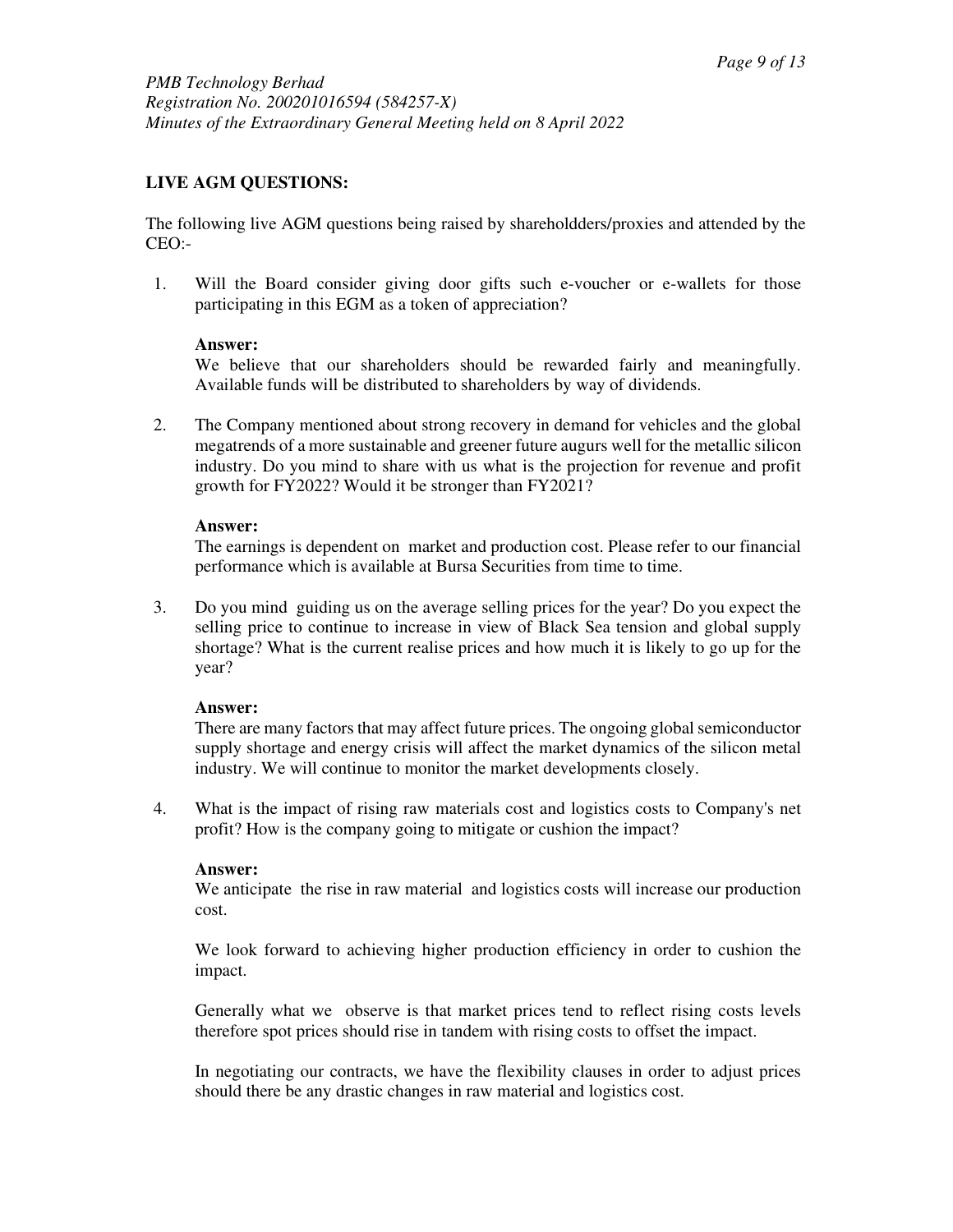5. Do you mind sharing with us your CAPEX spending for the year and utilisation of the fund? Is the CAPEX coming from internal cash or will raise through equity?

### **Answer:**

We expect the CAPEX for phase 3 to be funded by bank borrowings and internally generated cash.

6. PMB Technology's historical net profit margin ranges between 7% and 10%, and it touched 16% in 2021. Does Management foresee net margin to steady at 2021's level?

#### **Answer:**

The Company's net profit margin increased in 2021 due to better selling prices in our metallic silicon division.

7. Do you mind to share with us the value of the Company's order on hands right now? How long can it lasts?

### **Answer:**

The Company has ongoing contracts which contribute steady cashflow to the Company.

8. Who is the biggest customer for purchase of silicon from PMB Technology Berhad?

### **Answer:**

We believe in having a diversified profile of customers to reduce concentration risks. The Company is supplying almost equally to the 3 main customer groups- aluminium smelters, chemical producers and polysilicon producers.

9. What should shareholders expect from the recent Sabah MOU?

#### **Answer:**

The negotiation is still at its infancy stage. We will make the necessary announcement to update the progress accordingly.

10. Market thinks PMBTECH will repeat PMETAL's transformation into a regional giant metal producer, what's management's comment?

#### **Answer:**

The Company's goal is to pursue sustainable growth. When considering all opportunities available for expansion, we prioritise financial prudence and thorough due diligence.

11. How many live participants during the meeting?

# **Answer:**

A total of 52 participants comprising shareholders and/or proxies have participated in this EGM.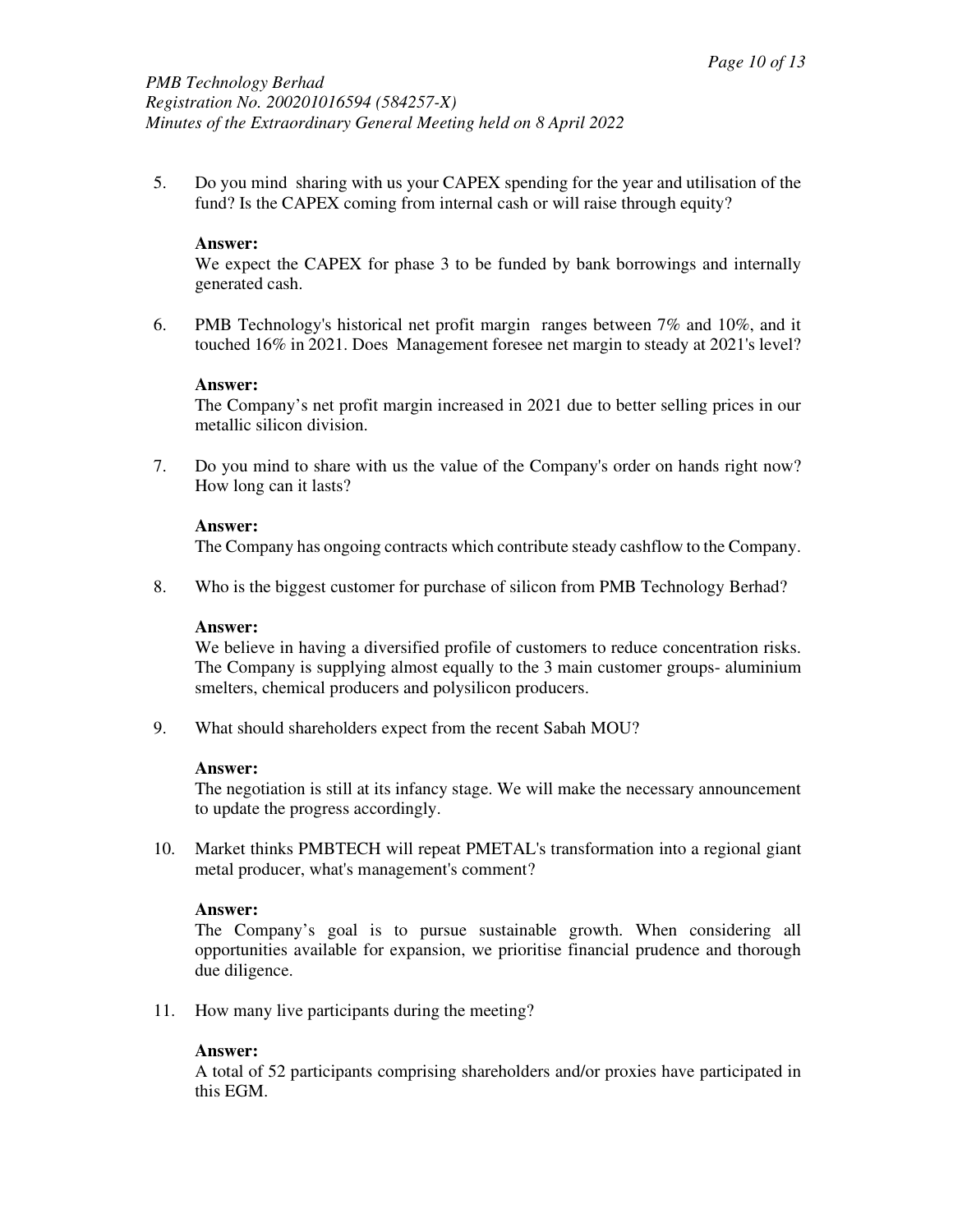12. What is the cost breakdown for silicone metal?

# **Answer:**

The major costs are raw material costs and electricity costs.

13. This proposal/ motion is apt and astute. However, I think its positive effect would have been even much stronger had it been tabled earlier.

### **Answer:**

Thank you. The Proposed Bonus Issue is required to comply with the Main Market Listing Requirements.

14. What are the effects and commitment for the new MOU in Sabah SOGIP? Will it share the similar cost compared to SCORE?

### **Answer:**

The negotiation is still at an early stage and we will make the necessary announcement to update the progress accordingly.

15. Should the minority shareholders be concerned about the recent insider transactions primarily those from the ultimate major shareholder - Koon family?

#### **Answer:**

The recent announcements made on 5 April 2022 in relation to the Changes of shareholdings are corporate formalities which are in compliance with the Listing Requirement and Companies Act 2016.

The following live AGM questions being raised by shareholdders/proxies were attended via email:-

1. Could you tell us more about the company's diversification plan and whether or not it is increasing its effort to expand internationally?

#### **Answer:**

We will focus on growing our core businesses while constantly looking for diversification opportunities that may add value to our Group. International expansion efforts will come in the form of pursuing greater acceptance for our products among global customers.

2. What is the rationale behind the MOU of siloxane with the Sarawak government? How does company see this as another growth driving factor?

#### **Answer:**

The rationale of this MOU is to explore the development of the production of siloxane for both the local and international markets with in turn supports and complements PMBT's silicon metal business. There is no new development.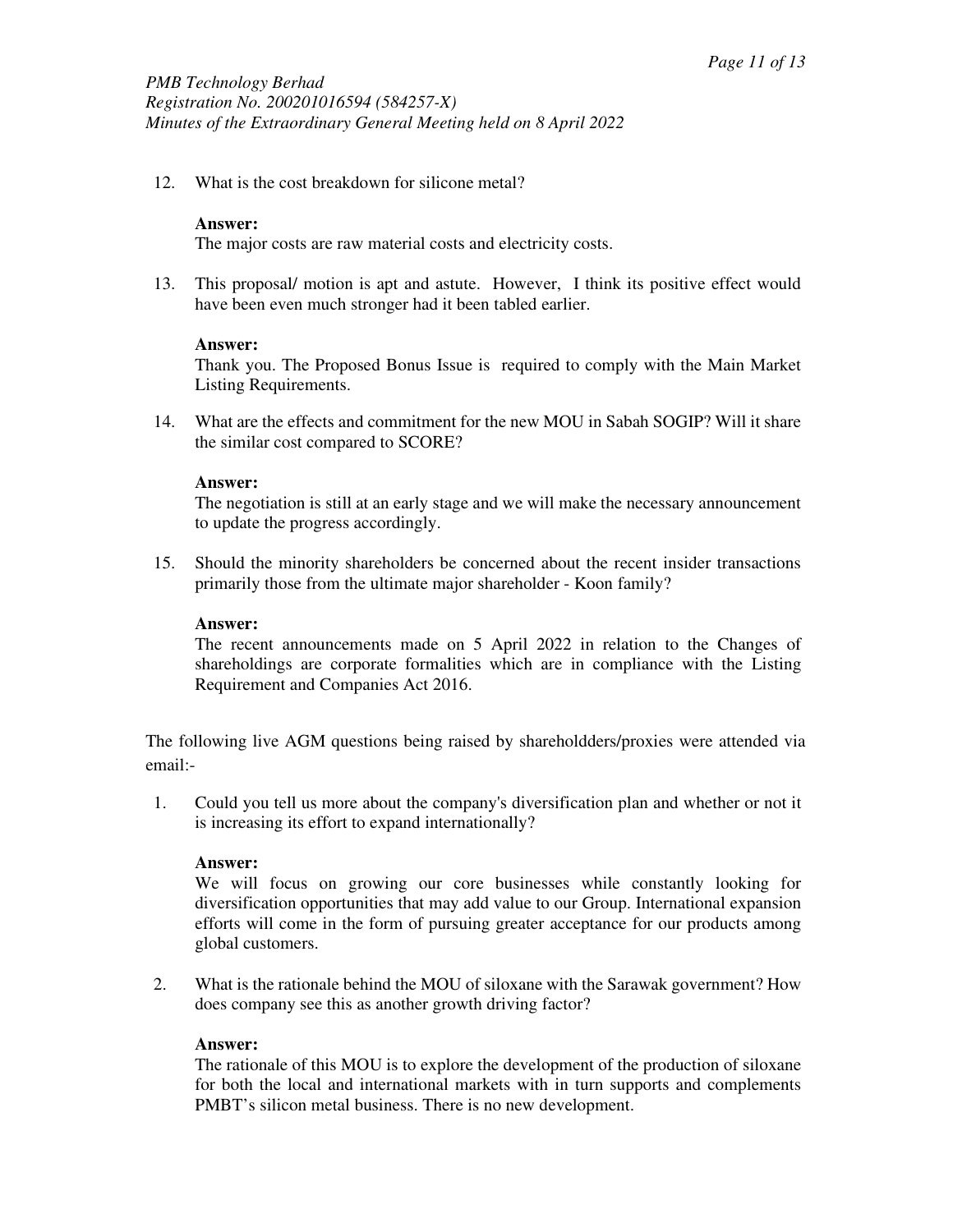3. What is the progress for the parcel of land being brought development?

# **Answer:**

The Company is still at early stage of planning after obtaining the relevant approvals.

4. This share placing motion is obviously an excellent step in expanding the Company, in line with its world - class status. However, I think the amount of the placement is not significant enough to significantly increase its productivity in the foreseeable future.

### **Answer:**

We do not have any corporate exercise on private placement.

5. How does the Company cushion the impact of the significant increase in its production/ sales cost due to market forces?

### **Answer:**

The Company strives to operate more efficiently to reduce production cost.

6. Will Sabah's natural gas energy source be deemed as GREEN as hydro in Samalaju?

#### **Answer:**

We are still conducting feasibility study on this at the present moment.

7. Now that our phase 2 is fully ramp-up, how does our global cost curve position look like now?

#### **Answer:**

We are of the opinion that we are on par with other global competitors.

8. Is the Company's business affected by increased logistic costs?

#### **Answer:**

Yes, the Company's cost of sales will increase due to higher logistics cost.

9. How important is the USD exchange rates on your raw material costs and selling prices?

# **Answer:**

Most of our sales is denominated in USD. As most of the purchase of raw materials is denominated in USD, it will mitigate the risk due to natural hedge.

*[The remainder of this page has been intentionally left blank]*